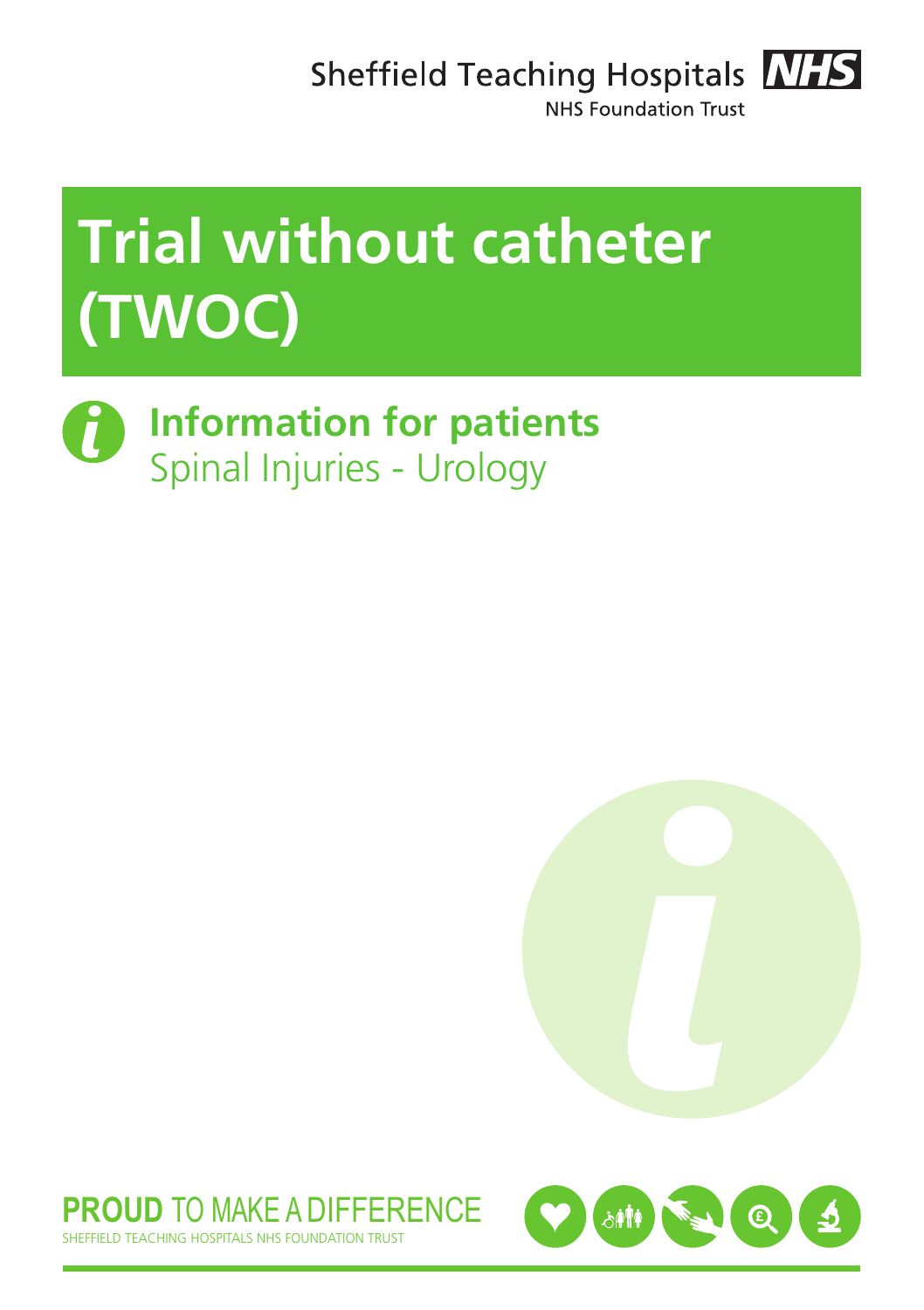### **What is a trial without catheter (TWOC)?**



**Diagram showing the bladder with a catheter**

In a trial without catheter (TWOC), the catheter (the tube inserted into your bladder to drain urine) is removed from your bladder for a trial period. This is find out whether you can pass urine without it.

The majority of people with a spinal cord injury will not be able to pass urine in the same way as they did previously.

The staff nurse or urology nurse will perform a bladder scan once you have passed urine to check if there is any significant urine left in the bladder. We suggest anything higher than 100mls on a regular basis is too much. This can be discussed with you on a one to one basis with a member of the urology team.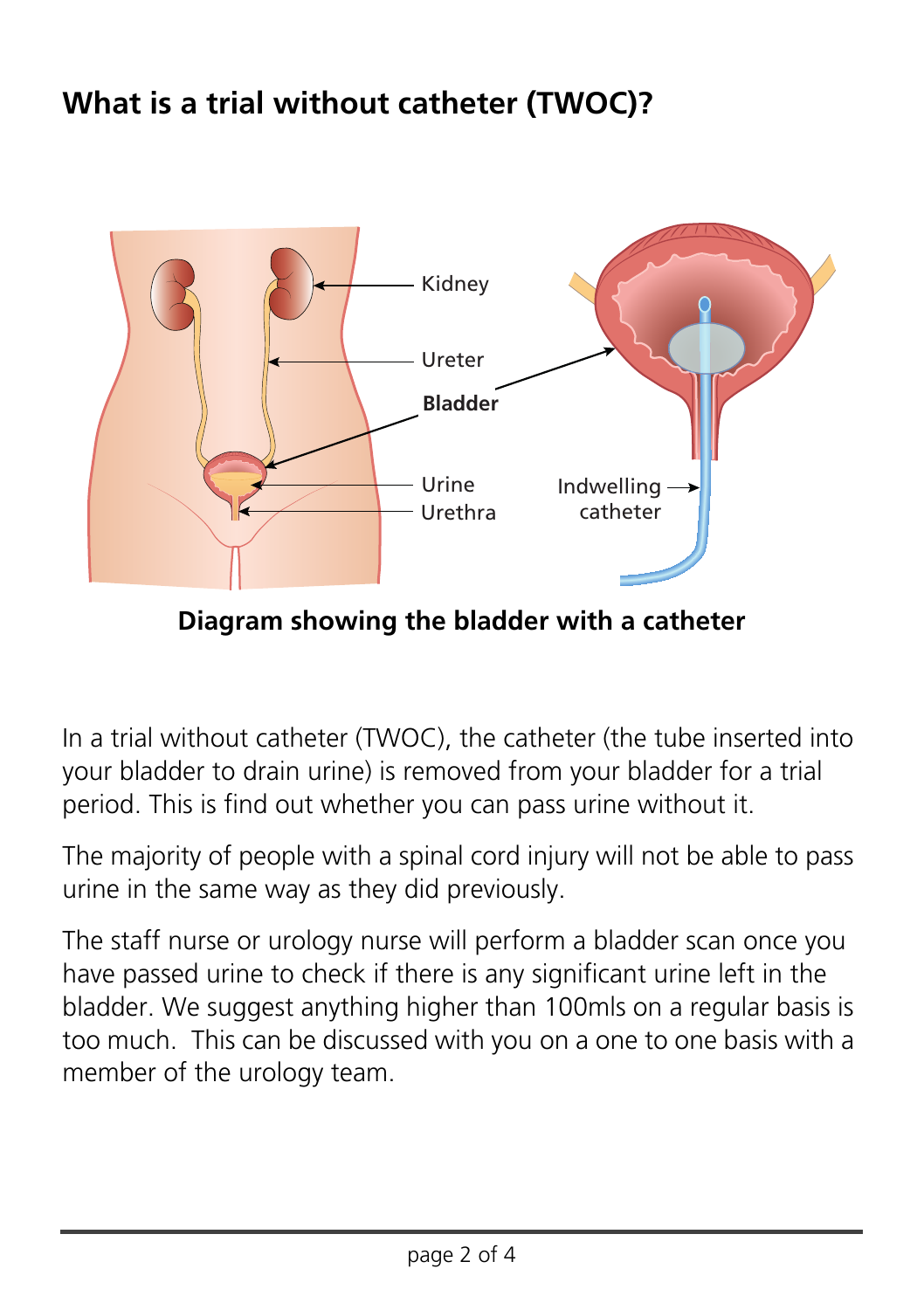## **Preparing for a TWOC**

To prepare for your TWOC, a sample of urine will be taken several days before the removal of your catheter. The urine will be tested to check for germs or bacteria which will allow us to prescribe the most appropriate antibiotics. This may be a one off injection of gentamycin or alternatively some oral antibiotics. The first dose of oral antibiotics will be given the evening before the TWOC is planned. If you attend as an outpatient, oral antibiotics may be given on the day.

The catheter should be removed early in the morning to allow assessment of your bladder emptying throughout the day.

It is important to maintain a fluid chart when your catheter is removed.

#### **What is clean intermittent self-catheterisation?**

This is a technique whereby a disposable catheter is inserted into the urethra (water pipe).

It is important that you read the patient information leaflet regarding intermittent self-catheterisation*.*

#### **Will I be incontinent (wet) when my catheter is removed?**

There are treatment options available to prevent this. Please read the information leaflet on botulinum toxin injections and intermittent self-catheterisation. The urology team will discuss this with you on an individual basis.